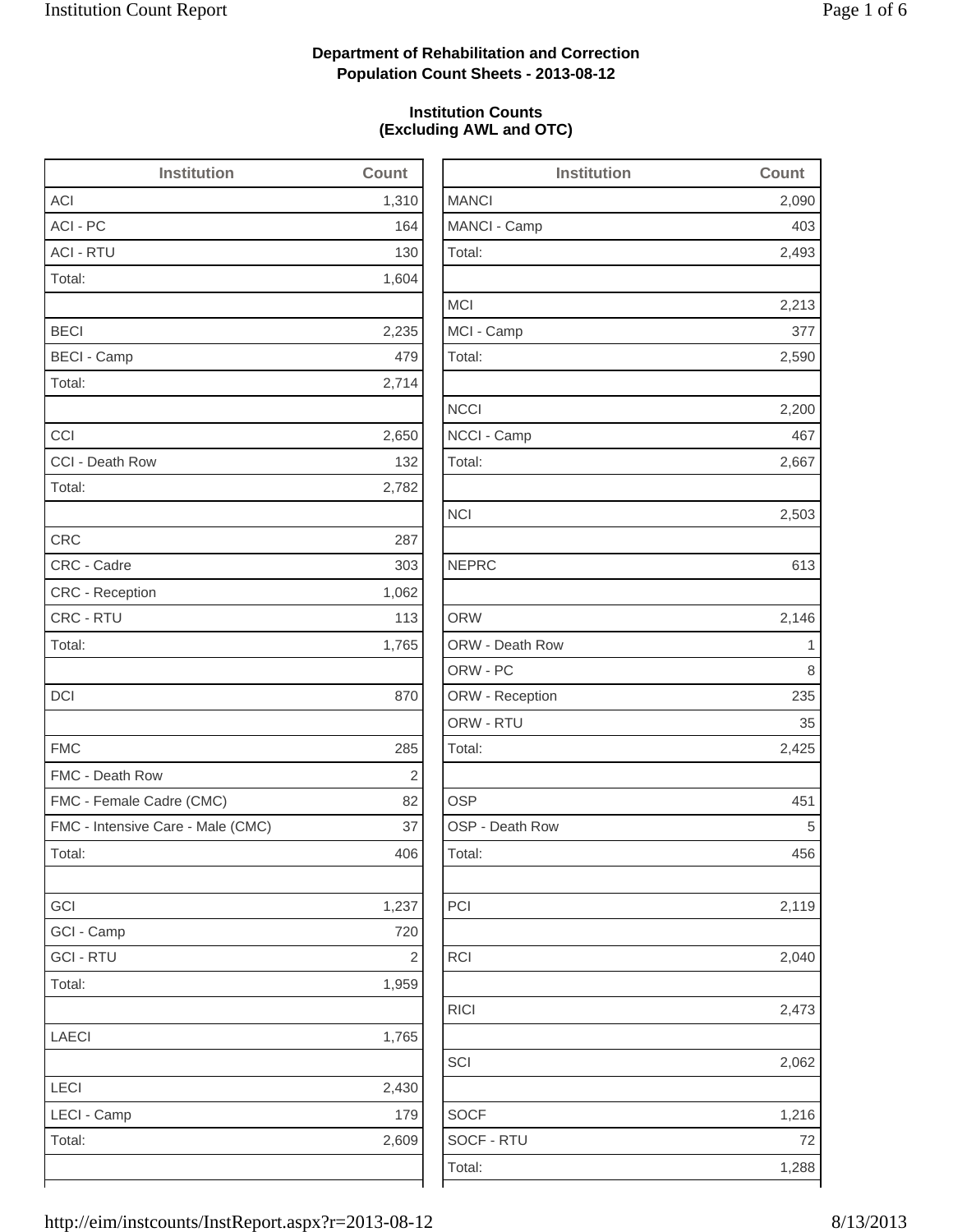### Institution Count Report Page 2 of 6

| <b>LOCI</b>              | 2,310 |
|--------------------------|-------|
|                          |       |
| <b>LORCI</b>             | 120   |
| <b>LORCI - Cadre</b>     | 226   |
| <b>LORCI - Reception</b> | 1,020 |
| Total:                   | 1,366 |
|                          |       |
| <b>MACI</b>              | 860   |
| MACI - Minimum           | 1,358 |
| MACI - Youth             | 38    |
| Total:                   | 2,256 |

|                  | <b>Total Population:</b> | 50,383 |
|------------------|--------------------------|--------|
|                  |                          |        |
| Total:           |                          | 1,412  |
| <b>WCI - RTU</b> |                          | 51     |
| <b>WCI</b>       |                          | 1,361  |
|                  |                          |        |
| <b>TOCI</b>      |                          | 1,279  |
|                  |                          |        |
| Total:           |                          | 1,557  |
| TCI - Camp       |                          | 450    |
| <b>TCI</b>       |                          | 1,107  |

\* The Total Population includes 39 Offenders with Reason Codes 30 & 31. \*\* The Total Population includes 24 Offenders with Reason Code 0A.

#### **Male Population by Security Level (Include AWL and Exclude OTC)**

|                        |                   | , <del>.</del> |                |          |              |
|------------------------|-------------------|----------------|----------------|----------|--------------|
| <b>Security Level</b>  |                   | <b>Body</b>    | <b>AWL</b>     | $(-OTC)$ | <b>Total</b> |
| Total Level 5          |                   | 121            | $\overline{2}$ | 2        | 121          |
| Total Level 4          |                   | 1,845          | 19             | 12       | 1,852        |
| Total Level 3          |                   | 11,713         | 147            | 99       | 11,761       |
| Total Level 2          |                   | 17,439         | 240            | 157      | 17,522       |
| Total Level 1          |                   | 15,058         | 210            | 114      | 15,154       |
| <b>Total Death Row</b> |                   | 140            | 0              | 0        | 140          |
|                        | <b>Total Male</b> | 46,316         | 618            | 384      | 46,550       |

#### **Female Population by Institution (Include AWL and Exclude OTC)**

|                          |             | $(110100C)$ and the column $(010)$ |          |              |
|--------------------------|-------------|------------------------------------|----------|--------------|
| <b>Institution</b>       | <b>Body</b> | <b>AWL</b>                         | $(-OTC)$ | <b>Total</b> |
| <b>DCI</b>               | 870         | 17                                 | 13       | 874          |
| <b>FMC</b>               | 6           | $\overline{4}$                     | 0        | 10           |
| FMC - Female Cadre (CMC) | 82          | 2                                  | 0        | 84           |
| <b>NEPRC</b>             | 613         | 13                                 | 6        | 620          |
| <b>ORW</b>               | 2,146       | 43                                 | 24       | 2,165        |
| <b>ORW - Death Row</b>   |             | $\overline{0}$                     | 0        |              |
| ORW - PC                 | 8           | 0                                  | 0        | 8            |
| ORW - Reception          | 235         | 1                                  | 0        | 236          |
| ORW - RTU                | 35          | 0                                  | 0        | 35           |
| <b>Total Female</b>      | 3,996       | 80                                 | 43       | 4,033        |
| <b>Total Population:</b> | 50,312      | 698                                | 427      | 50,583       |

#### **Male Population by Institution: Security Level 5 (Include AWL and Exclude OTC)**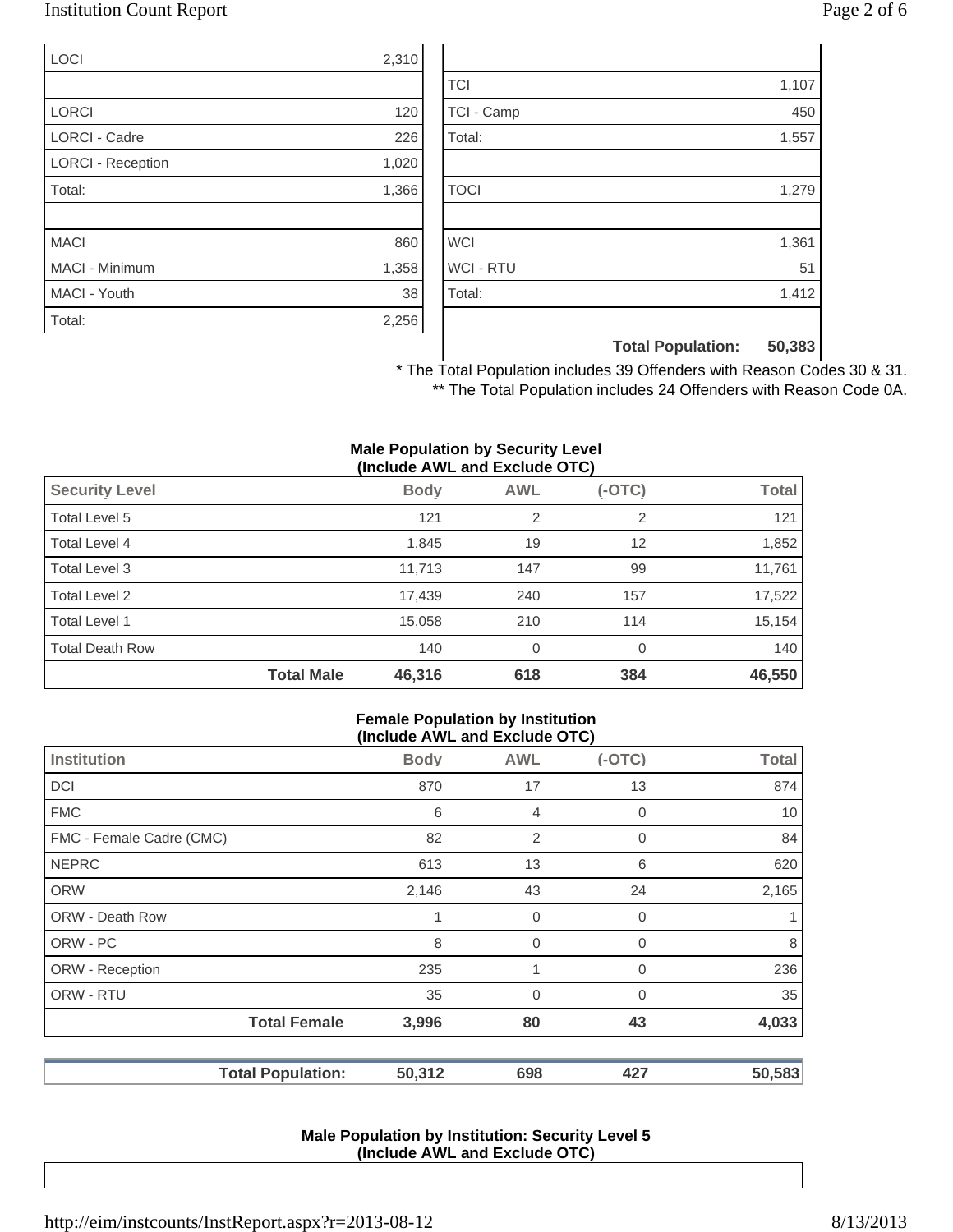# Institution Count Report Page 3 of 6

| Institution              | <b>Body</b>          | <b>AWL</b> | $(-OTC)$ | <b>Total</b> |
|--------------------------|----------------------|------------|----------|--------------|
| <b>LORCI - Reception</b> |                      |            |          |              |
| <b>MANCI</b>             |                      |            |          |              |
| <b>OSP</b>               |                      | 115        |          | 115          |
| <b>RCI</b>               |                      |            |          |              |
| SOCF                     |                      |            |          |              |
|                          | <b>Total Level 5</b> | 121        |          | 121          |

#### **Male Population by Institution: Security Level 4 (Include AWL and Exclude OTC)**

| Institution              |                      | <br><b>Body</b> | .<br><b>AWL</b>           | ,,,,,,,,,,,,<br>$(-OTC)$ | <b>Total</b>              |
|--------------------------|----------------------|-----------------|---------------------------|--------------------------|---------------------------|
| ACI - PC                 |                      | 8               | $\mbox{O}$                | $\mathbf 0$              | $\,8\,$                   |
| CCI                      |                      | $\mathbf 0$     | $\mathbf{1}$              | $\mathbf 0$              | $\mathbf{1}$              |
| CRC                      |                      | $\,$ 3 $\,$     | $\mathbf 1$               | $\,0\,$                  | $\overline{4}$            |
| CRC - Reception          |                      | 3               | $\mathbf 0$               | $\mathbf 0$              | $\,$ 3 $\,$               |
| CRC - RTU                |                      | $\,$ 3 $\,$     | $\,0\,$                   | $\mathbf 0$              | $\ensuremath{\mathsf{3}}$ |
| <b>FMC</b>               |                      | $\sqrt{2}$      | $\mathbf 0$               | $\mathbf 0$              | $\sqrt{2}$                |
| LAECI                    |                      | 1               | $\mathbf 0$               | $\mathbf 0$              | $\mathbf{1}$              |
| LECI                     |                      | 27              | $\mbox{O}$                | $\,0\,$                  | 27                        |
| LORCI                    |                      | 6               | $\overline{2}$            | 1                        | $\overline{7}$            |
| <b>LORCI - Reception</b> |                      | $\overline{2}$  | $\boldsymbol{0}$          | $\mathbf 0$              | $\overline{2}$            |
| <b>MANCI</b>             |                      | 48              | $\mathbf{1}$              | 1                        | 48                        |
| MCI                      |                      | 3               | $\mathbf 0$               | $\mathbf 0$              | $\,$ 3 $\,$               |
| NCCI                     |                      | $\mathbf{1}$    | $\mathbf 0$               | $\mathbf 0$              | $\mathbf{1}$              |
| <b>OSP</b>               |                      | 329             | $\ensuremath{\mathsf{3}}$ | 1                        | 331                       |
| RCI                      |                      | 10              | $\mathbf 0$               | $\mathbf 0$              | 10                        |
| SOCF                     |                      | 1,093           | $\,8\,$                   | $\,6\,$                  | 1,095                     |
| SOCF - RTU               |                      | 67              | $\mathbf 0$               | $\mathbf 0$              | 67                        |
| <b>TCI</b>               |                      | 8               | $\mathsf{O}\xspace$       | $\mathbf 0$              | $\,8\,$                   |
| <b>TOCI</b>              |                      | 225             | $\overline{2}$            | $\sqrt{2}$               | 225                       |
| <b>WCI</b>               |                      | 5               | $\mathbf 1$               | $\mathbf{1}$             | $\,$ 5 $\,$               |
| WCI - RTU                |                      | $\mathbf{1}$    | $\mbox{O}$                | $\mathbf 0$              | $\mathbf{1}$              |
|                          | <b>Total Level 4</b> | 1,845           | 19                        | 12                       | 1,852                     |

### **Male Population by Institution: Security Level 3 (Include AWL and Exclude OTC)**

|                  | (11191999111124119149191919191) |            |          |              |
|------------------|---------------------------------|------------|----------|--------------|
| Institution      | <b>Body</b>                     | <b>AWL</b> | $(-OTC)$ | <b>Total</b> |
| ACI              | 27                              |            |          | 27           |
| ACI - PC         | 81                              |            |          | 81           |
| <b>ACI - RTU</b> |                                 |            |          |              |
| <b>BECI</b>      | 18                              |            |          | 18           |
| CCI              | 16                              |            |          | 16           |
| CRC              | 102                             | 10         | 9        | 103          |
|                  |                                 |            |          |              |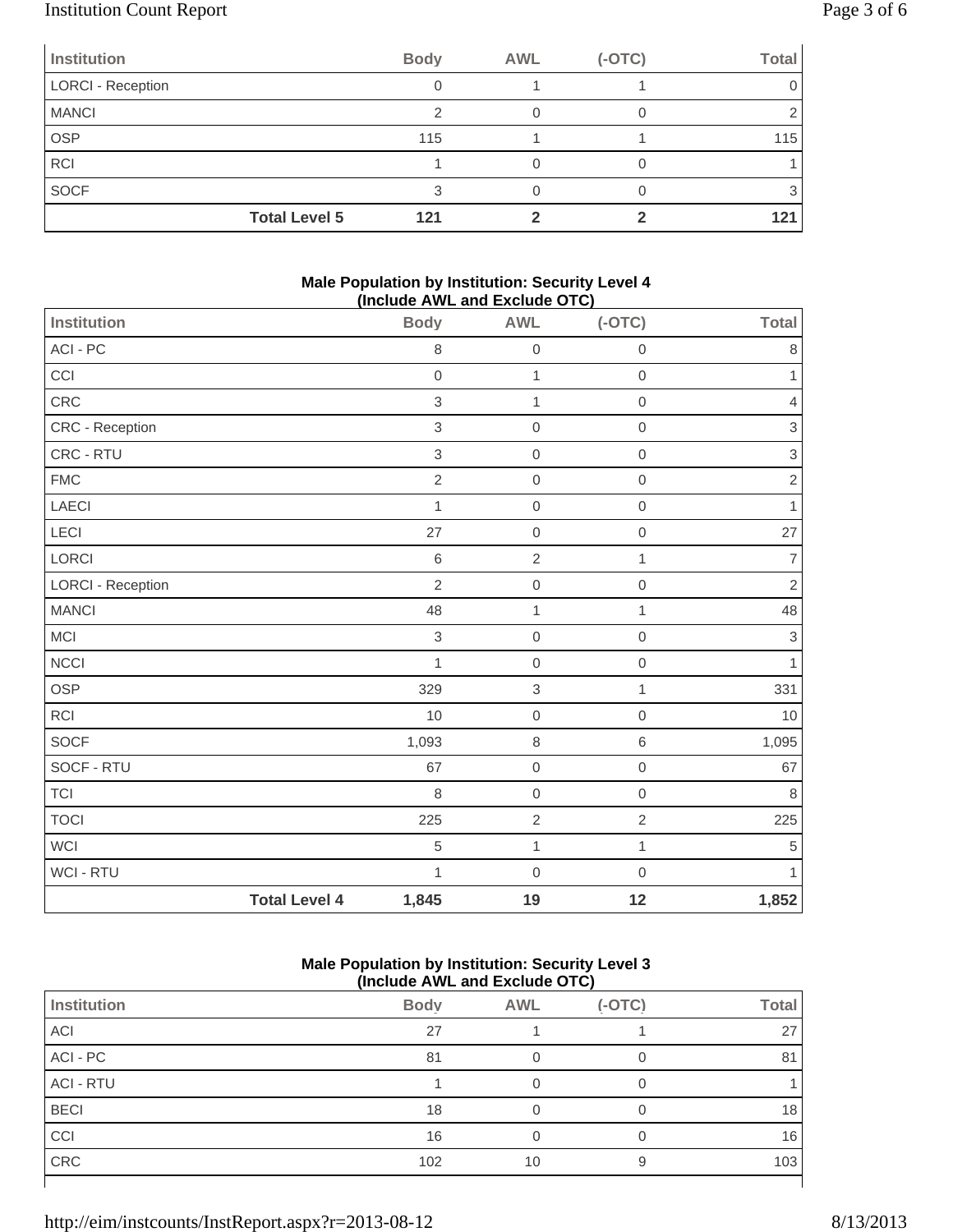# Institution Count Report Page 4 of 6

| CRC - Cadre                       | 242                            | $\boldsymbol{0}$          | $\mathbf 0$         | 242            |
|-----------------------------------|--------------------------------|---------------------------|---------------------|----------------|
| CRC - Reception                   | 639                            | 12                        | $\hbox{9}$          | 642            |
| CRC - RTU                         | 95                             | $\mathsf{O}\xspace$       | $\mathbf 0$         | 95             |
| <b>FMC</b>                        | 11                             | $\,0\,$                   | $\mathsf{O}\xspace$ | 11             |
| FMC - Intensive Care - Male (CMC) | $6\,$                          | $\mathsf{O}\xspace$       | $\mathsf{O}\xspace$ | $\,$ 6 $\,$    |
| GCI                               | $\mathbf 1$                    | $\mbox{O}$                | $\mathsf{O}\xspace$ | $\mathbf{1}$   |
| LAECI                             | 15                             | $\mathbf 0$               | $\mathbf 0$         | 15             |
| LECI                              | 2,293                          | 18                        | 13                  | 2,298          |
| LOCI                              | 21                             | $\mbox{O}$                | $\mathsf{O}\xspace$ | 21             |
| LORCI                             | 38                             | 18                        | 14                  | 42             |
| <b>LORCI - Cadre</b>              | 206                            | $\mathbf 0$               | $\boldsymbol{0}$    | 206            |
| <b>LORCI - Reception</b>          | 402                            | $\ensuremath{\mathsf{3}}$ | $\overline{2}$      | 403            |
| MACI                              | 15                             | $\mathsf{O}\xspace$       | $\mathsf{O}\xspace$ | 15             |
| MACI - Youth                      | 13                             | $\mathsf 0$               | $\mathsf{O}\xspace$ | 13             |
| <b>MANCI</b>                      | 1,934                          | 15                        | 10                  | 1,939          |
| <b>MCI</b>                        | 14                             | $\mathbf 0$               | $\boldsymbol{0}$    | 14             |
| <b>NCCI</b>                       | 11                             | $\mathbf 0$               | $\mathbf 0$         | 11             |
| <b>NCI</b>                        | 15                             | 10                        | $\mathsf{O}\xspace$ | 25             |
| OSP                               | $\overline{7}$                 | $\,0\,$                   | $\mathsf{O}\xspace$ | $\overline{7}$ |
| PCI                               | 68                             | $\mathfrak{S}$            | $\mathsf{O}\xspace$ | 71             |
| <b>RCI</b>                        | 1,961                          | 31                        | 22                  | 1,970          |
| <b>RICI</b>                       | 12                             | $\mathbf 0$               | $\mathbf 0$         | 12             |
| SCI                               | 8                              | $\mathsf{O}\xspace$       | $\mathsf{O}\xspace$ | $\,8\,$        |
| <b>SOCF</b>                       | 120                            | $\mathbf{1}$              | $\mathbf{1}$        | 120            |
| SOCF - RTU                        | 5                              | $\mathbf 0$               | $\boldsymbol{0}$    | 5              |
| <b>TCI</b>                        | 983                            | $\boldsymbol{7}$          | $\overline{4}$      | 986            |
| TCI - Camp                        | $\mathbf{1}$                   | $\boldsymbol{0}$          | $\mathbf 0$         | $\mathbf{1}$   |
| <b>TOCI</b>                       | 989                            | $\,$ 6 $\,$               | $\,$ 5 $\,$         | 990            |
| <b>WCI</b>                        | 1,293                          | 12                        | $\mathsf g$         | 1,296          |
| WCI - RTU                         | 50                             | $\mathbf 0$               | $\mathsf{O}\xspace$ | 50             |
|                                   | 11,713<br><b>Total Level 3</b> | 147                       | 99                  | 11,761         |

### **Male Population by Institution: Security Level 2 (Include AWL and Exclude OTC)**

| $($ $\overline{a}$ $\overline{b}$ $\overline{c}$ $\overline{c}$ $\overline{c}$ $\overline{c}$ $\overline{c}$ $\overline{c}$ $\overline{c}$ $\overline{c}$ $\overline{c}$ $\overline{c}$ |             |            |          |              |  |
|-----------------------------------------------------------------------------------------------------------------------------------------------------------------------------------------|-------------|------------|----------|--------------|--|
| Institution                                                                                                                                                                             | <b>Body</b> | <b>AWL</b> | $(-OTC)$ | <b>Total</b> |  |
| ACI                                                                                                                                                                                     | 571         |            | 2        | 576          |  |
| ACI - PC                                                                                                                                                                                | 52          | 0          | 0        | 52           |  |
| <b>ACI - RTU</b>                                                                                                                                                                        | 87          | 2          |          | 88           |  |
| <b>BECI</b>                                                                                                                                                                             | 1,522       | 21         | 13       | 1,530        |  |
| CCI                                                                                                                                                                                     | 1,851       | 16         | 15       | 1,852        |  |
| CRC                                                                                                                                                                                     | 78          |            |          | 78           |  |
| CRC - Cadre                                                                                                                                                                             | 54          | ∩          | $\Omega$ | 54           |  |
| <b>CRC</b> - Reception                                                                                                                                                                  | 242         |            | 6        | 243          |  |
|                                                                                                                                                                                         |             |            |          |              |  |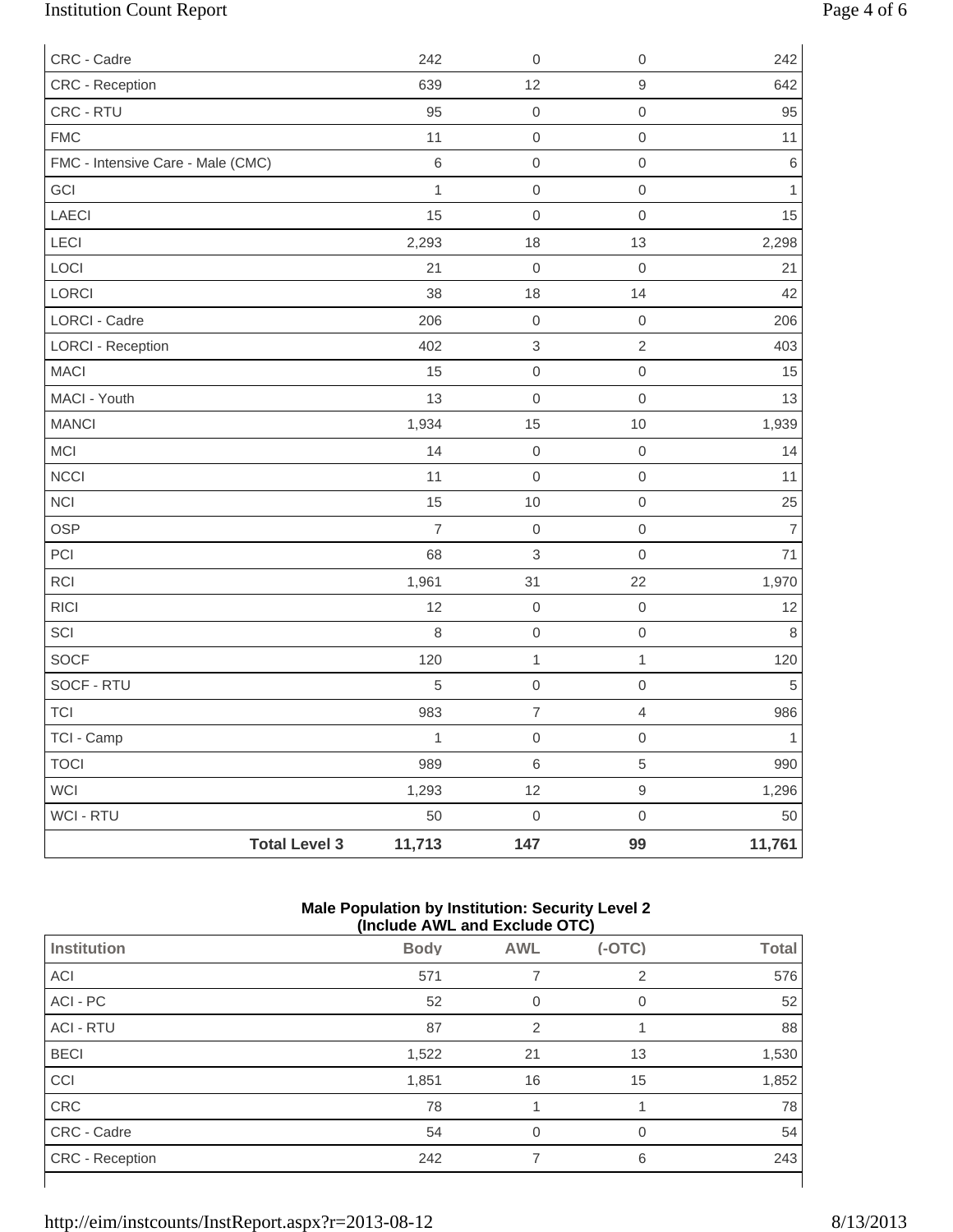# Institution Count Report Page 5 of 6

| CRC - RTU                         |                      | 12             | $\boldsymbol{0}$ | $\mathsf{O}\xspace$ | 12             |
|-----------------------------------|----------------------|----------------|------------------|---------------------|----------------|
| <b>FMC</b>                        |                      | 18             | $\mathbf{1}$     | $\mathsf{O}\xspace$ | 19             |
| FMC - Intensive Care - Male (CMC) |                      | 19             | $\mathbf{1}$     | $\mathsf{O}\xspace$ | 20             |
| GCI                               |                      | 759            | $\sqrt{5}$       | $\overline{2}$      | 762            |
| <b>GCI - RTU</b>                  |                      | $\mathbf{1}$   | $\mathbf 0$      | $\mathsf{O}\xspace$ | $\mathbf{1}$   |
| LAECI                             |                      | 1,442          | 30               | 20                  | 1,452          |
| LECI                              |                      | 97             | $\overline{2}$   | $\overline{2}$      | 97             |
| LOCI                              |                      | 1,263          | 11               | 10                  | 1,264          |
| LORCI                             |                      | 44             | $\,$ 5 $\,$      | $\overline{4}$      | 45             |
| <b>LORCI - Cadre</b>              |                      | 16             | $\mathbf 0$      | $\mathbf 0$         | 16             |
| <b>LORCI - Reception</b>          |                      | 320            | $\overline{4}$   | $\overline{4}$      | 320            |
| <b>MACI</b>                       |                      | 845            | 4                | 3                   | 846            |
| MACI - Youth                      |                      | 25             | $\boldsymbol{0}$ | $\mathbf 0$         | 25             |
| <b>MANCI</b>                      |                      | 95             | $\sqrt{2}$       | $\sqrt{2}$          | 95             |
| MANCI - Camp                      |                      | $\overline{2}$ | $\boldsymbol{0}$ | $\mathbf 0$         | $\overline{2}$ |
| MCI                               |                      | 1,796          | 25               | 16                  | 1,805          |
| MCI - Camp                        |                      | 1              | $\boldsymbol{0}$ | $\boldsymbol{0}$    | 1              |
| <b>NCCI</b>                       |                      | 1,396          | 20               | 15                  | 1,401          |
| <b>NCI</b>                        |                      | 1,925          | 32               | 19                  | 1,938          |
| PCI                               |                      | 864            | 13               | 5                   | 872            |
| <b>RCI</b>                        |                      | 68             | $\sqrt{2}$       | $\mathbf{1}$        | 69             |
| <b>RICI</b>                       |                      | 636            | $\mathsf g$      | 5                   | 640            |
| SCI                               |                      | 1,137          | 19               | 10                  | 1,146          |
| <b>TCI</b>                        |                      | 73             | $\mathbf{1}$     | $\mathbf{1}$        | 73             |
| <b>TOCI</b>                       |                      | 65             | $\mathbf 0$      | $\mathbf 0$         | 65             |
| <b>WCI</b>                        |                      | 63             | $\mathbf 0$      | $\mathsf{O}\xspace$ | 63             |
|                                   | <b>Total Level 2</b> | 17,439         | 240              | 157                 | 17,522         |

#### **Male Population by Institution: Security Level 1 (Include AWL and Exclude OTC)**

|                                   | ,           |                | -- - - - <i>-</i> |              |
|-----------------------------------|-------------|----------------|-------------------|--------------|
| Institution                       | <b>Body</b> | <b>AWL</b>     | $(-OTC)$          | <b>Total</b> |
| ACI                               | 571         | 7              | 2                 | 576          |
| ACI - PC                          | 52          | $\Omega$       | $\Omega$          | 52           |
| <b>ACI - RTU</b>                  | 87          | 2              | 1                 | 88           |
| <b>BECI</b>                       | 1,522       | 21             | 13                | 1,530        |
| <b>CCI</b>                        | 1,851       | 16             | 15                | 1,852        |
| CRC                               | 78          | 1              | 1                 | 78           |
| CRC - Cadre                       | 54          | $\mathbf 0$    | 0                 | 54           |
| CRC - Reception                   | 242         | $\overline{7}$ | 6                 | 243          |
| CRC - RTU                         | 12          | $\mathbf 0$    | $\Omega$          | 12           |
| <b>FMC</b>                        | 18          |                | $\mathbf 0$       | 19           |
| FMC - Intensive Care - Male (CMC) | 19          |                | 0                 | 20           |
| GCI                               | 759         | 5              | 2                 | 762          |
|                                   |             |                |                   |              |